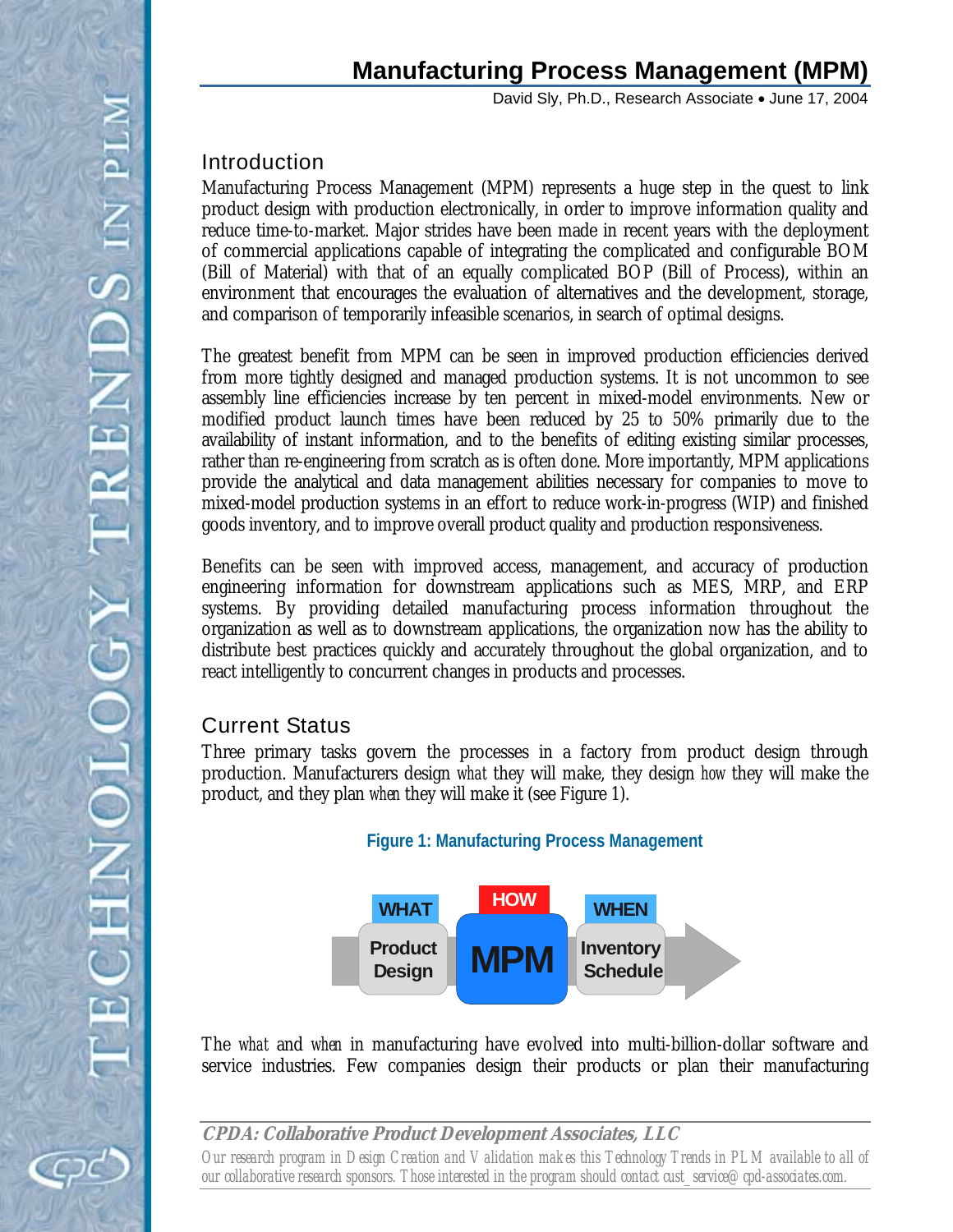schedules on paper anymore. However, the same cannot be said for the design of *how* products are made.

A recent survey of Midwest manufacturers with facilities that employ 250 to 2,500 workers found that the vast majority of them do all their planning manually, on forms reproduced by copy machines. These companies then use file cabinets for the storage and management of this valuable process information. One company recently hired a librarian to manage and distribute this paper-based information to engineers at their multiple facilities.

Those companies surveyed that do rely on computers use Microsoft Excel spreadsheets stored on local computers, lacking integration to other systems. Most of these spreadsheets are fairly sophisticated, involve hundreds of hours of development time by process engineers, and require considerable regular maintenance. Finally, the few companies that were found to use integrated and networked computer systems used DEC VAX systems – most of which were last updated nearly fifteen to twenty years ago.

The most common workflow for passing product design information to production planning relied on paper forms of independent spreadsheets with the information manually entered into the production-planning (MRP/ERP/MES) systems by low-wage clerks. This manual process has led to process-time delays as well as to inconsistencies in the detailed information, especially as it relates to model-mix and optional-work content. The downstream implication of these information delays and inaccuracies is that the production planning systems cannot accurately plan and manage production. Thus, the payback from the significant investment in these systems cannot be realized.

Computerized MPM systems can solve these problems. MPM systems can take the engineering bill of materials (eBOM) from Product Engineering electronically, and provide the information to industrial and manufacturing engineers, who can design and document the manufacturing processes at high levels of detail, while mapping the processes to manufactured and consumed components. These MPM systems can then determine the time and resource requirements for both equipment and people at the production locations including plants, workstations, and machines, and can then generate the shop floor work instructions. In addition, the important attributes of production sequence and precedence are documented; costs are calculated for manufactured activity, and value-added work content is determined.

Finally, these engineers can now reconcile the manufacturing process with the product, complete with model-mix and option-content variations. Most importantly, this manufacturing bill of material or mBOM, as well as the bill of process or BOP, can now be electronically sent to the production planning systems (MRP/ERP/MES), where production can be planned accurately, in detail, from the first day of new product launch.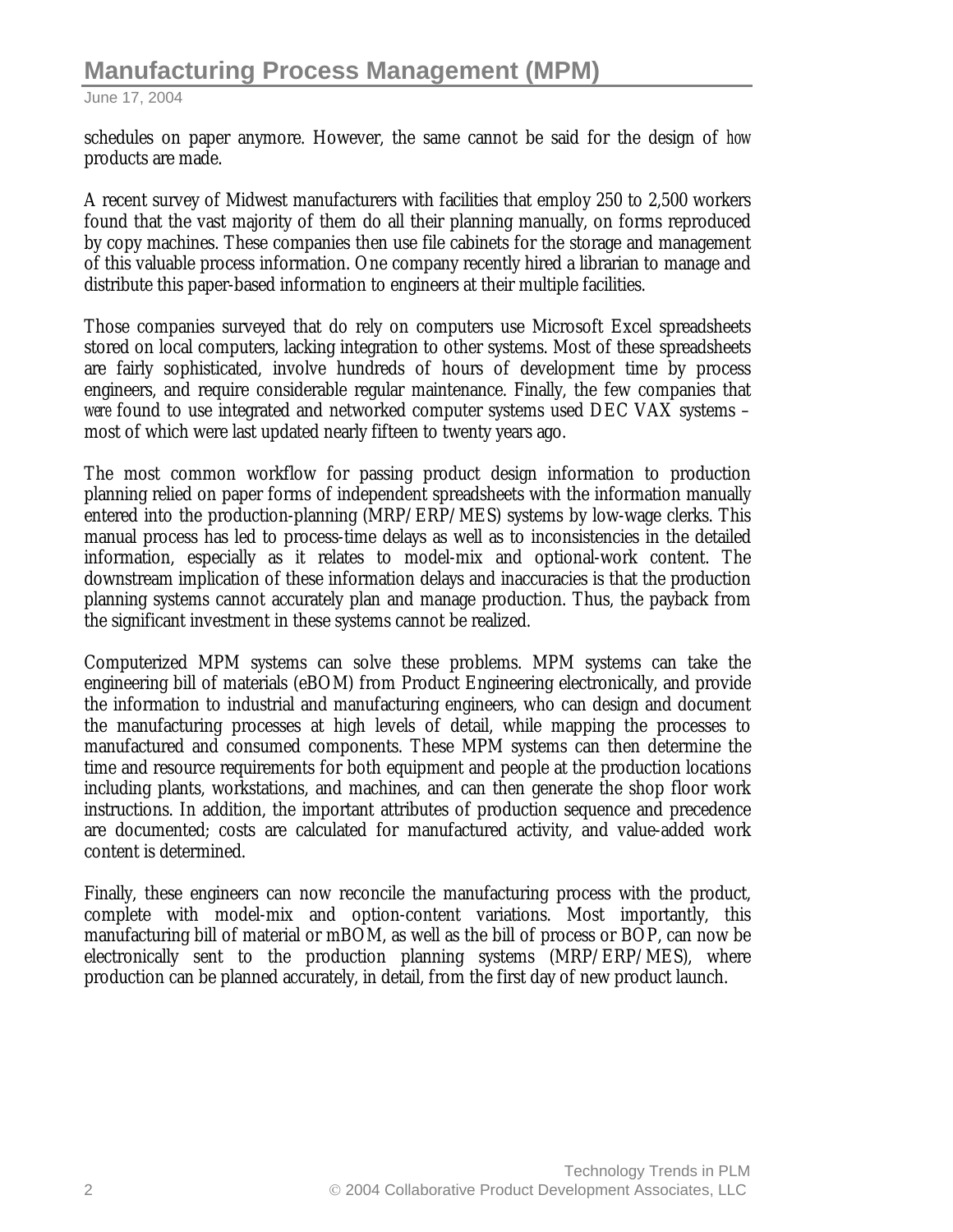# Capability of an MPM Solution

The fundamental capability of MPM systems relates to importing the BOM with optional and model-mix content, and then defining and mapping the manufacturing process information to the components on the eBOM, which are produced by, and also consume, those components. In this way, it is possible to accurately determine the specific resource and time commitments and costs associated with every product model and option. With MPM systems this can be done instantly, and at a high level of detail.





As might be guessed, the MPM data model is process-centric, with strong and bi-directional relations for producing and consuming components to the product's eBOM (see Figure 2). Along with the Product and Process data repositories, there are Plant and Resource data stores that form the basis of the MPM data model. With four primary data stores, the method of reconciliation needs to be flexible and variable by customer, or by installation. Not all industries, or even all companies within an industry, are likely to agree on appropriate reconciliation methods. Some MPM applications combine the Plant and Resource into one record set (e.g., Delmia and Tecnomatix) whereby others separate the two (e.g., Proplanner).

There is a suite of applications around the highly relational Product, Process, Plant, and Resource (3PR) data repositories that references the stored information to drive queries, reports, and analyses.

The most common, and often most important applications to use this integrated 3PR information are those involved with Line Balancing, Time Estimation, Work Instructions, Manufactured (ABC) Costing, and Quality FMEAs/Control Plans. Line Balancing, Work Instructions and Manufactured Costing are the major applications that benefit most from an integrated 3PR data model. These applications all require information about the product components and their associated manufacturing processes. As such, a data model is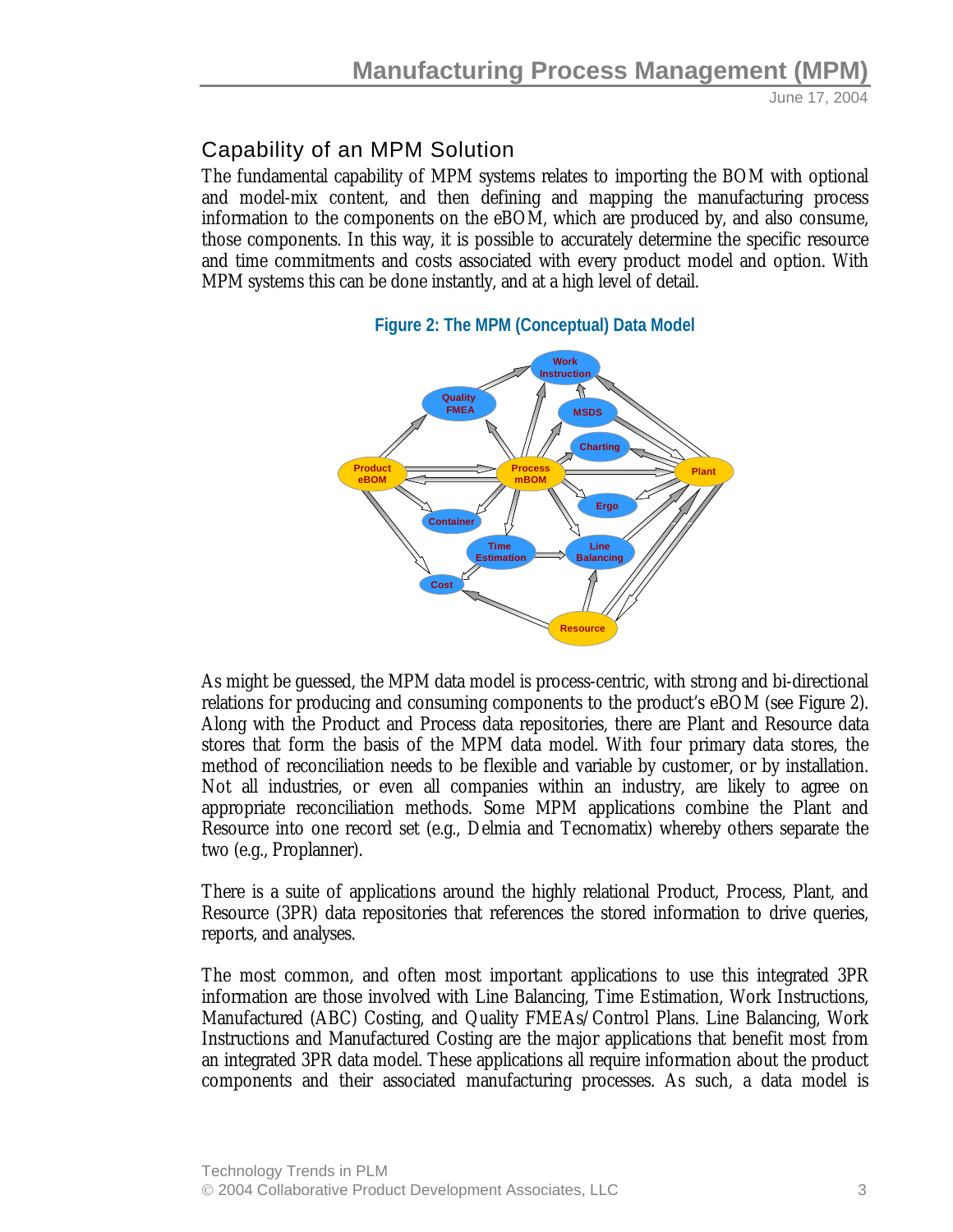required that associates the three in a mixed model, with the optional content clearly defined as well.

Additional applications, such as Containerization, Process Charting, Simulation, and Ergonomics Assessment, also can benefit greatly from this integrated information. Commercial MPM offerings, however, do not commonly cover these applications, nor do customers request them as often in their commercial deployments.

#### *Mixed-Model Line Balancing*

Mixed model Line Balancing has become a highly desired application as many manufacturers attempt to reduce WIP and finished-goods inventory by building products "Just-in-Time," or JIT, based upon customer orders rather than based upon sales forecasts. These relatively short production windows, often measured in a few hours to a few days, have an impact on the makeup of the production system. Often set up originally to massproduce hundreds or thousands of a particular model at a time, with JIT the system must now produce one different model directly after another, with little to no set-up time in between.

MPM applications drive mixed-model applications by using the configured product BOM with optional content and filtering it though a model-mix scenario. The appropriate tasks can then be assigned by location, and resources can be allocated in appropriate quantities. This engineering effort involves the simultaneous optimization of:

- part and process precedence;
- location sequence in the case of assembly lines;
- resource availability in terms of the right person and machine at the right place;
- zone requirements in terms of cluster work, e.g., inside, outside, or underneath the product.

The effort seeks to minimize throughput time, non-value-added work content, and resource requirements. New MPM-based mixed-model line balancing applications can largely solve these problems automatically, and thus require a minimum amount of manual interaction to produce highly efficient and entirely accurate solutions.

One major benefit of the BOM in line balancing derives from the ability to use the product structure to define the default process precedence, and detailed activity-based work content for each model and option – accurately, automatically, and effortlessly. Previously, industrial and manufacturing engineers would manipulate and factor this activity information manually, to determine the probability of occurrence of certain tasks, in a technique referred to as "determining take rates." This tedious method often took multiple engineers more than a week to determine, and even then the information often contained many errors that were difficult to detect or trace.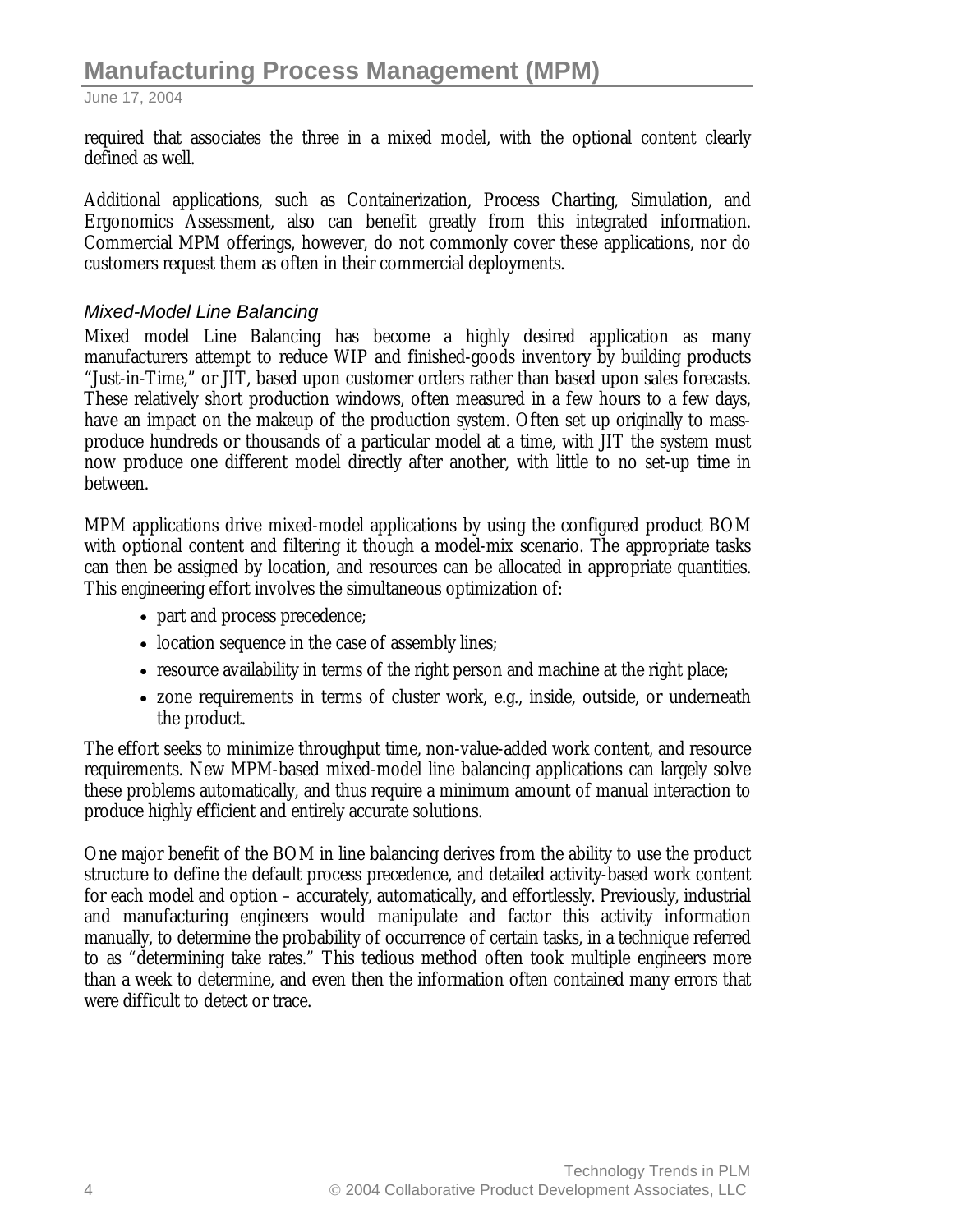#### *Work Instructions*

Electronic shop floor work instructions are becoming a necessary tool to improve quality in dynamic manufacturing environments. With product design cycle times being shortened from years to weeks and months, and with production batch sizes being reduced to as small as lots of one, the production worker needs more information, more rapidly, in a manner that is easy to access and maintain. Prior methods relying on word-of-mouth or three-ring binders are not sufficient to ensure that operators have accurate information when they need it. As such, it is becoming more popular to establish electronic shop floor information systems that often include terminals or touch-screen displays at many (if not all) workstations on the shop floor. The technology involved with installing these systems is minor compared to the effort required to develop, distribute, and maintain the information requested by these systems.

With MPM, instructional information can now be associated directly to components, operations, activities, resources and locations. As the industrial and manufacturing engineer integrates the products, processes, resources, and locations, instructions are electronically associated and compiled and can be distributed regarding a single product manufactured in many locations, or regarding all products and processes produced at a single location. By removing the process engineer from the task of manually creating, compiling and distributing these instructions, the shop floor is assured of highly accurate information instantly, from the moment the product becomes "effective," or available, on the shop floor.

#### *Manufactured Activity-Based Costing (ABC)*

Finally, MPM systems contain highly detailed process information that is developed to be accurate to around one tenth of a second in short-cycle-time activities, or twenty-to-thirty seconds in high-cycle-time activities. In addition, these MPM systems know the specific resources and locations used for every step performed on the various components and subassemblies contained in the product.

By attaching fixed and variable cost information to these resources, the MPM systems are capable of performing highly detailed activity-based cost estimates (ABC) on every step of the manufacturing process, including inter-process materials handling, required for production. More importantly, this information is available for every option and configuration of that product. As a result, it now becomes possible to perform sophisticated make-*vs.*-buy studies on entire products, as well as on their incremental processes.

With this information detail, manufacturing engineers are now capable of designing new manufacturing processes and economically evaluating the purchase of additional equipment, quickly and with relative ease. The evaluation can be completed prior to committing to a particular manufacturing method and encumbering the ERP and MRP systems with nonexistent equipment, and with potentially infeasible manufacturing processes.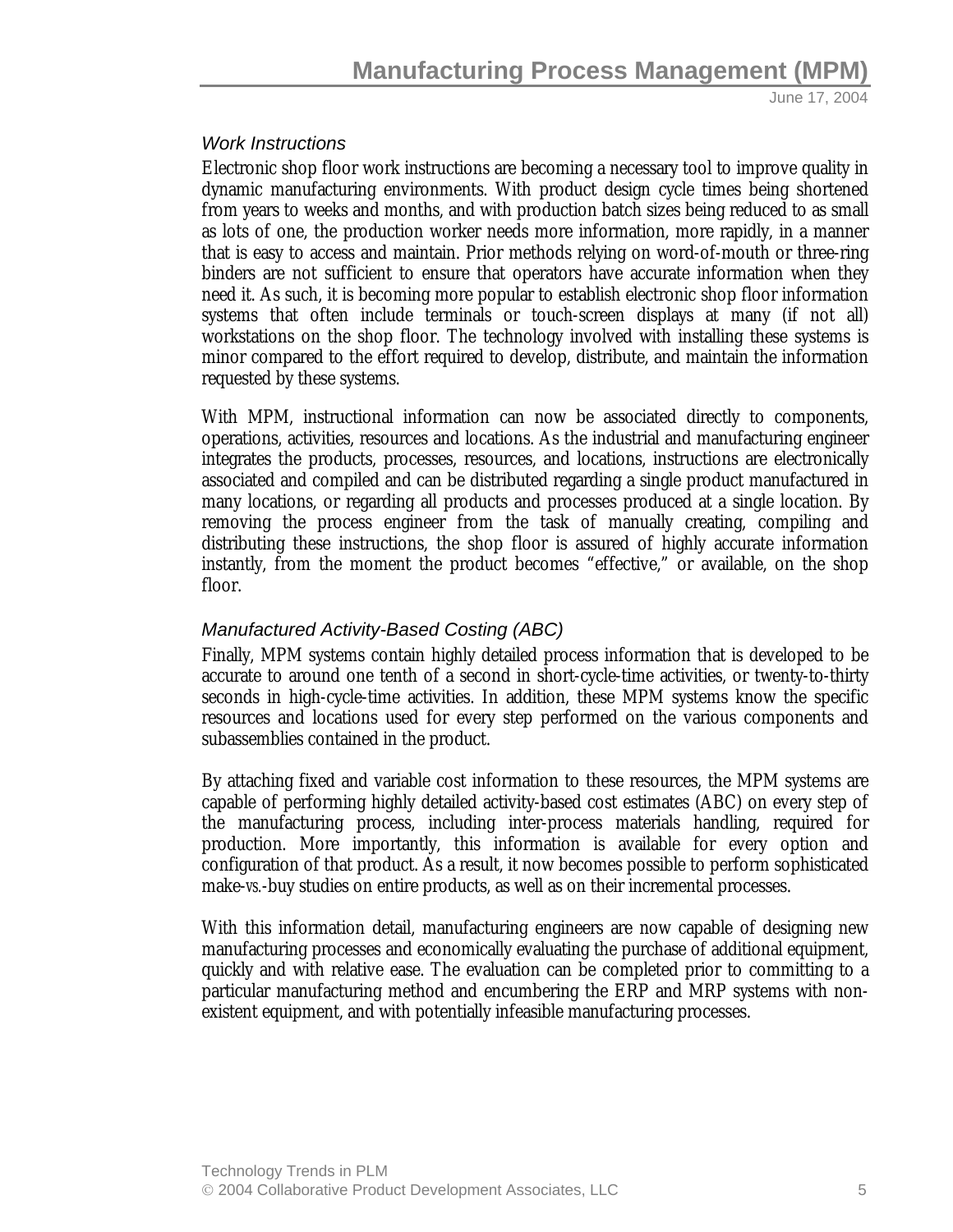# Entry Points for MPM

MPM systems are process-focused environments with a strong link to product and plant/resource information. As such, commercial MPM applications often link directly to, or contain, product and plant/resource repositories.

Often the product repository is a PDM system in the product-engineering domain such as MatrixOne, Enovia, WindChill, or TeamCenter Manufacturing, or a stand-alone product repository that can receive information from PDM systems such as those included with Tecnomatix and Proplanner.

Most companies do not have a plant/resource repository, so all commercial MPM systems contain a significant plant and resource data authoring and management capability. The plant/resource repository within MPM is used to store and share layout drawings, equipment assignments, equipment costs, and maintenance information. These resources are then referenced by both the plant and the process records to create a complete definition of the manufacturing process.



All MPM systems are designed to author, engineer, and manage process, plant, and in some cases product information. Common process engineering tasks involve the creation of operations and activities, ergonomics assessments, line balancing studies, process graphs, shop floor work instructions, and manufacturing cost estimates. Recently MPM applications have begun using the Internet to share and manage information among multiple plants and vendors globally. These collaboration technologies allow for check-in/check-out of documents and processes, the creation and management of issues and actions, and the sharing and interactive authoring of on-line applications, e.g., NetMeeting or WebEx.

With such a broad range of capabilities and integrated technologies, it is understandable that there are many entry points for MPM users. In general, MPM systems are typically brought in to replace legacy applications or provide point-solution capabilities in the areas of process time estimation or plant drawing management. When MPM applications are introduced to the organization as a new application, it is often for the solution to mixed-model line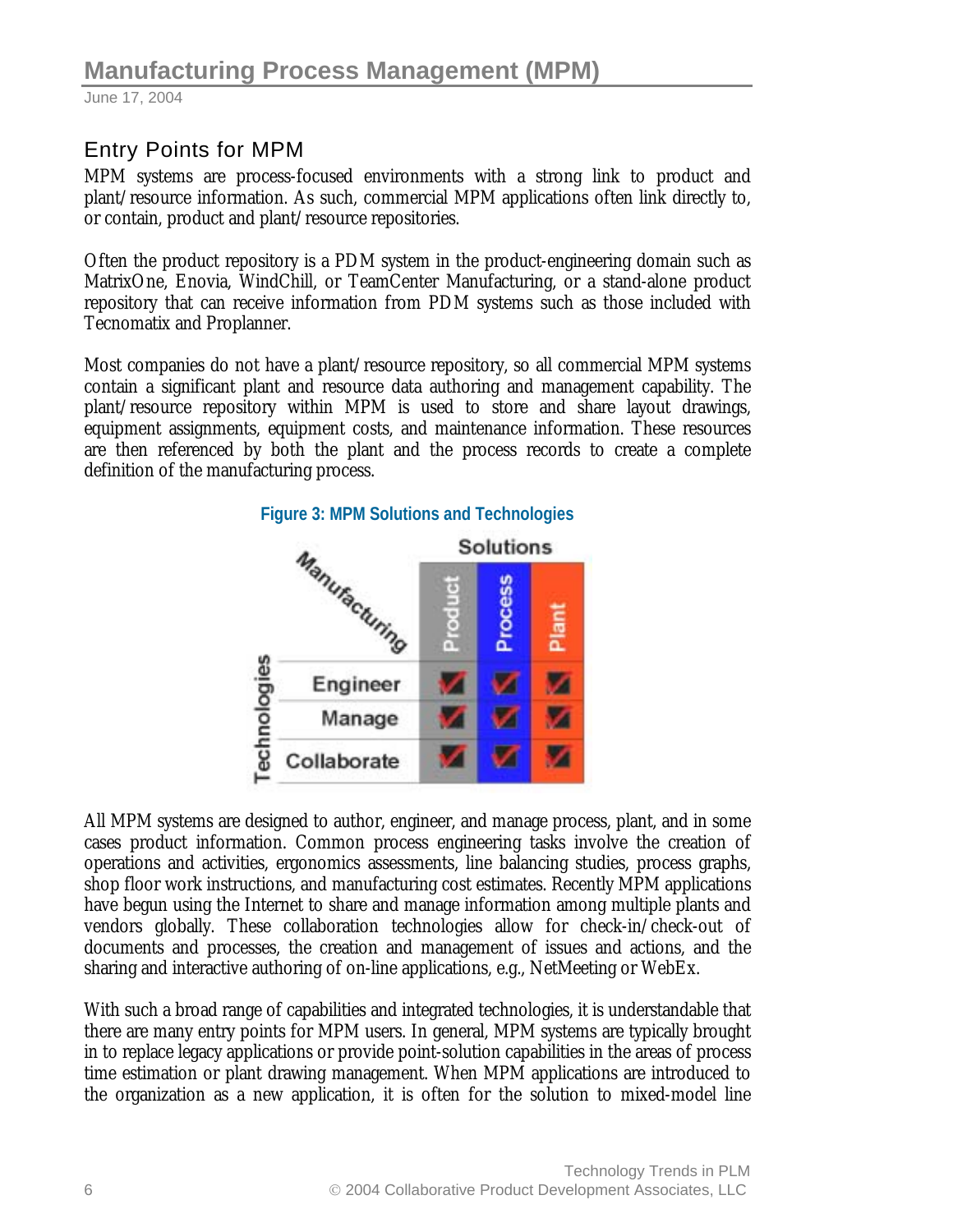balancing problems or electronic shop-floor work instruction creation and management. MPM applications are ideal for those scenarios because of the requirement for a tight integration between the process and the product.

Finally, MPM systems are just now being introduced into organizations to bridge electronic information from the product eBOM to the ERP/MRP process definition. Often these entry points into the organization are funded and justified under the basis of enhancing the accuracy and detail of the input process information into large-scale ERP deployments, with the primary purpose of allowing those systems to accurately plan and manage the production system at higher levels of detail, and to do so directly after the final product design has been set and the process engineering tasks have been completed.

### Deploying MPM Solutions

Like all new technologies, full-scale MPM deployments will likely create a paradigm shift in the organization's engineering tasks and workflows. In addition, it is likely that most deployments will require the development of interfaces from upstream product engineering and data management applications, as well as downstream ERP/MRP/MES systems.

These paradigm shifts are often avoided, at least in part, via the initial introduction of MPM applications and technologies to replace legacy systems, whereby the initial MPM deployment targets the replication of the existing application's functionality and workflow to the extent practicable. From this entry point, MPM applications can then make incremental steps in adding capabilities to the organization such as line balancing or work instructions. Then, interfaces can be developed to other systems as deemed practical. From a legacy replacement perspective, the availability of detailed product information will benefit any process engineer using an MPM system, even if this information is not initially available to its fullest extent.

Lean manufacturing, and to some extent Six Sigma initiatives, have provided opportunities for MPM deployment in situations whereby the engineering workflow has already been disrupted with a fundamental change. In these situations, MPM technologies have been deployed to assist with the generation and analysis of detailed value-added process information and documents. These documents include combination work sheets, cycle-time charts, value-added charts, spaghetti diagrams, process activity maps, product structure charts, and value stream maps.

#### About the Author

Dr. David Sly, CPDA Research Associate, is a globally recognized expert in the evaluation and design of Manufacturing Process and Plant Engineering systems. David authored the FactoryCAD and FactoryFLOW applications now owned by UGS. He is also the designer of the Proplanner Process Engineering application, and associated Workplace Planner and Flow Path Calculator applications. David's applications are in use at over 800 companies in over 36 different countries, including Ford, GM, Chrysler, John Deere, Case, Caterpillar, Intel, National Semiconductor, Maytag, Whirlpool, Paccar, and Mack/Volvo. He received